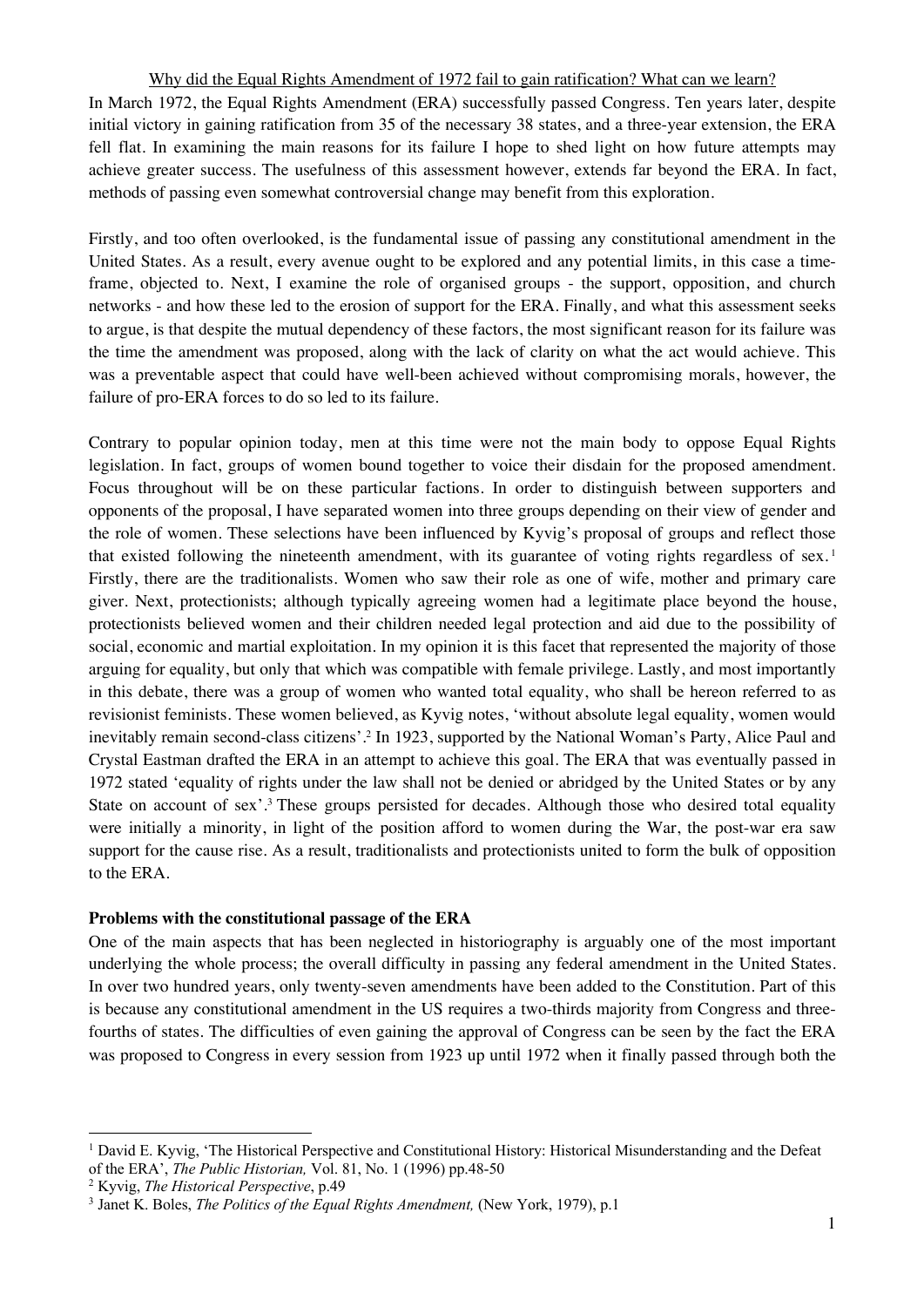House and Senate.4 Gilbert Steiner also notes that 'three-fourths of the whole is most substantial majority imposed anywhere in the American political system', even larger than the amount required to form the union initially. <sup>5</sup> The choice of supporters, therefore, to attempt such change on a notoriously difficult platform appears counter-intuitive given the choice of other alternative methods.

On a state level, however, the process is much simpler. Although it varies state to state, the most common way a state constitution can be revised is through a legislatively referred constitutional amendment. This is used often and explains why, for example, the Maryland State Constitutions Project reported in 2000 Maryland has had 'almost 150 state constitutions, [which] have been amended roughly 12,000 times.'6 This shows ERA supporters may have had more luck targeting states individually instead of a federal level. On a state level, twenty-eight states eventually incorporated the ERA in some form or another, showing how if persistent, success could have been achieved.7

Furthermore, supporters never called for state conventions to ratify the amendment. Gallup polling found support for the ERA never dipped below 56 per cent, suggesting activists may have been more successful in a convention given the majority. <sup>8</sup> Of course this figure is dubious as studies by Bokowski and Clausen blame nominal public ignorance and misperception about the ERA contributed to skewed results.<sup>9</sup> However, the Gallup poll produced similar results to Sandra Gill's study in which the 1977 National Opinion Research Centre survey was used. This survey sample used a wide breadth of the US population unlike that produced by scholars such as Scott for example and ensured only individuals who had read or heard about the ERA responded. 1011As a result, a direct vote by the population could have allowed popular preference to prevail, as seen in 1933 with the twenty-first amendment. A state convention would also mean supporters no longer had to leave the decision up to a predominately male state legislature that was constantly attacked for their opinions and fearing political re-election. Doing so, could have prevented the failure of the ERA.

Finally, one of the key problems that was later to be debated, was the imposition of a seven-year time limit. A time limit was first used with the eighteenth amendment, but for some reason not with the nineteenth, twenty-third, twenty-fourth, twenty-fifth, twenty-sixth or twenty-seventh amendments. In this case, problems lie in the overconfidence of supporters who thus, did not voice serious objections to a limit. Representative Martha Griffiths, for example, who had overseen several amendment ratifications said 'Personally I have no fear that this amendment will be ratified as quickly as was the 18-year-old vote', that being 100 days.12 Griffiths neglected to realise though that a time limit meant only a few state legislatures would have to hold out against pro-ERA voices in order to block the amendment. In the end, it was not enough that they had apparent majority support; they also needed to be politically effective in order to persuade the state legislatures that the issue would not disappear even if the ERA failed initial ratification. It took the twenty-

<sup>10</sup> Wilbur J. Scott, 'The ERA as Status Politics', *Social Forces*, Vol. 64, No. 2 (Dec 1985), pp.499 – 506.<br><sup>11</sup> Sandra K. Gill, 'Attitudes towards the ERA: Influence of Class and Status', *Gettysburg college: sociologi* 

<sup>4</sup> Alice Paul Institute, 'The ERA: A Brief Introduction', The Equal Rights Amendment: Unfinished Business for the Constitution, N/A. <http://www.equalrightsamendment.org/overview.htm>. Accessed on 31<sup>st</sup> March 2015.

<sup>5</sup> Gilbert Y. Steiner, *Constitutional Inequality: The Political Fortunes of the ERA,* (Washington, 1985), p.95

<sup>6</sup> N/A, 'The NBER/ Maryland State Constitutions Project', Completed State Constitutions, 2000,

<sup>&</sup>lt;http://www.stateconstitutions.umd.edu/index.aspx>. Accessed on 30th May 2015.

<sup>7</sup> David Berman, *State and Local Politics,*(New York, 2000), p.78

<sup>&</sup>lt;sup>8</sup> Gallup poll from October 1974 to August 1982 cited by Louis Bolce, Gerald De Maio & Douglas Muzzio, 'The Equal Rights Amendment, Public Opinion & American Constitutionalism'*, Polity,* Vol. 19, No. 4 (1987), p.552.

<sup>9</sup> Deborah Bokowski & Aage R. Clausen, 'Federalism, Representation and the Amendment Process: The Case of the Equal Rights Amendment', *Annual Meeting of the Midwest Political Science Association,* (Chicago, 1979), p.15

*perspectives*, Vol. 28, No. 4, (October 1985), pp. 441-462

<sup>&</sup>lt;sup>12</sup> Representative Martha Griffiths, 117 Congressional Record, (1971) cited by Allison L. Held, Sheryl L. Herndon & Danielle M. Stager, 'The Equal Rights Amendment: Why the ERA remains legally viable and properly before the states', *William & Mary Journal of Women and the Law,* Vol. 3, No.1, (1977).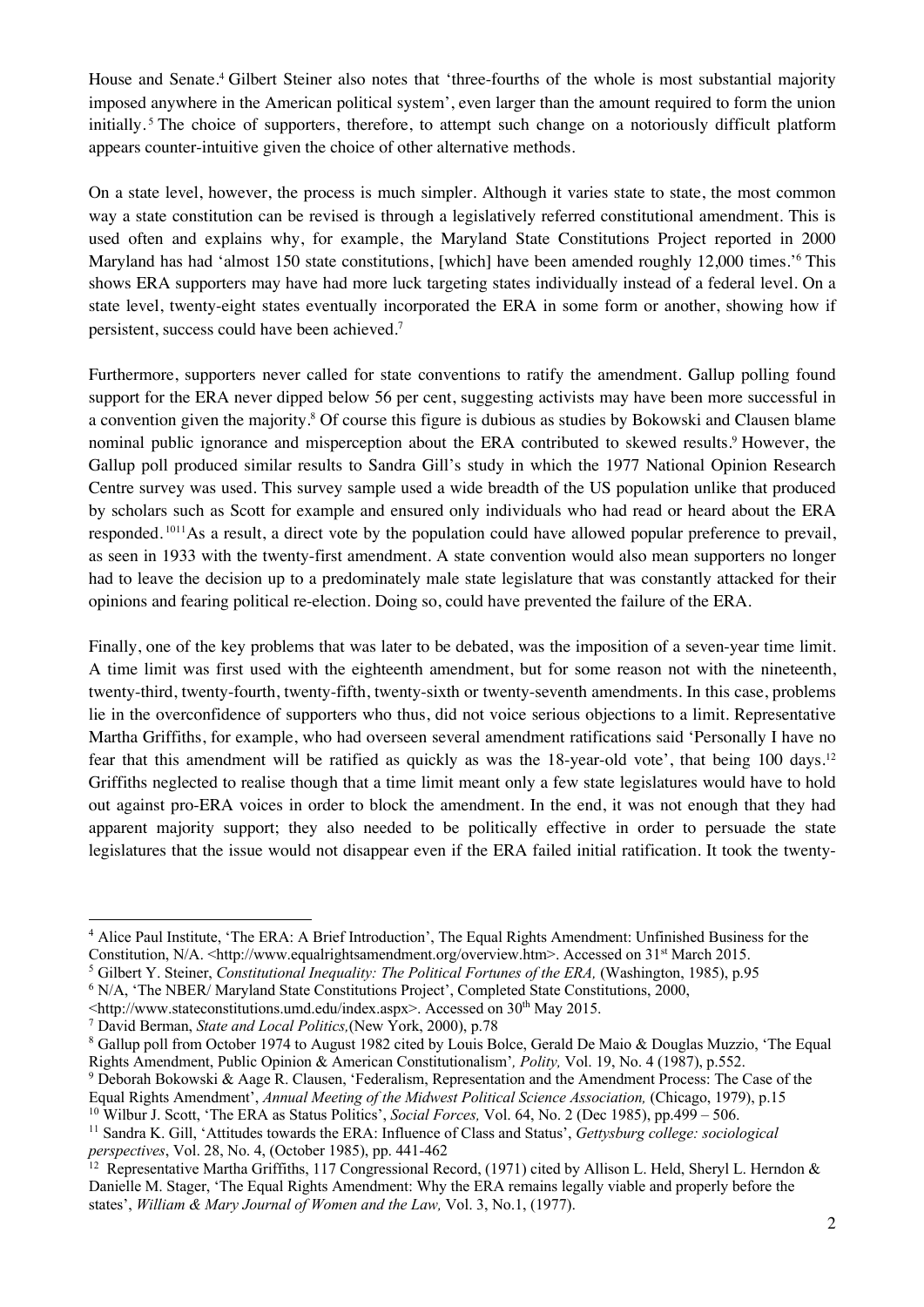seventh amendment 202 years to gain ratification - maybe all they needed was time.<sup>13</sup> In hindsight, had they attempted to target state constitutions without a time limit imposed, or even tried the alternative state convention method of ratification, the ERA may have been more successful, pushed through the political process and lay in the constitution today.

#### **Organised groups & Church Networks**

The role of formal groups and meetings also played a part in preventing the ratification of the ERA. Although there were several groups who opposed the ERA, the largest, and the one of focus here will be STOP-ERA. Their success is surprising given their lack of influential figures. Supporters counted Nixon, Ford & Carter as allies. Arguably, however, the most successful attribute of STOP-ERA was their committed and highly persuasive leader, Phyllis Schlafly, an icon of the New Right antifeminist movement. In *The Phyllis Schlafly Report,* Schlafly wrote an article called 'What's wrong with Equal Rights for Women?'14 This helped to galvanise united support against the ERA by attracting both traditionalists and protectionists. To the traditionalists she stated: 'Why should we lower ourselves to equal rights when we already have the status of special privilege? …We are the beneficiaries of a tradition of special respect for women which dates from the Christian age of Chivalry.'15 To protectionists, Schlafly believed whilst women were different from men, there was no problem with this, and they ought to be protected as such. She argued that the woman's movement would destroy the family and harm those who depended on it most - women and children: 'The family gives a woman the physical, financial and emotional security of the home – for all her life'.16 Schlafly closed the article with a bold statement: 'Tell your Senators NOW that you want them to vote NO on the ERA'.17 This persuasive attitude and bold determination generated much needed support for the group as Schlafly knew precisely who to target and how to attract them.

However, it is interesting to note that it was not only anti-ERA groups that damaged the ERAs image and contributed to the failure of ratification. Defenders of the ERA marred its reputation too. The competing conferences hosted by pro and anti-ERA forces in Houston (1977) exemplifies this damage. Pro-ERA forces were part of the new revisionist liberal feminist movement of the sixties, largely sparked by the works of Betty Friedan.<sup>18</sup> Their united commitment was key for the ERA progressing as far as it did. However, in 1977 Austin, it irrevocably broke down. Schlafly writes that 'the women's Lib movement sealed its own doom by 'deliberately hung around [their] own neck the albatross of abortion, lesbianism, pornography and Federal control' - publicly voicing their support for such issues.<sup>19</sup> Not only did this create division among existing supporters, as Critchlow notes, it meant they failed to reach beyond their 'narrow circle of feminists into Middle America; critical to winning the ERA.'20 The issues they praised so actively were very contentious in society. In regards to abortion, for example, the the recent 1976 Hyde amendment to appropriation bills would, opponents of the ERA claimed, provide state-funded abortions. Gilbert Steiner had warned of this danger in 1975, writing 'public financing of abortion is to the [modern] ERA campaign ... what protective labour legislation was to the [earlier] ERA campaigns.<sup>221</sup> In other words, a significant dividing point in public opinion and something that would cause people to switch from support to

<sup>13</sup> John J. Patrick, Richard M. Pious & Donald A. Ritchie, *The Oxford Guide to the United States Government,* (New York, 2001), p.561

<sup>14</sup> Phyllis Schlafly, 'What's wrong with 'Equal Rights' for Women?' *The Phyllis Schlafly Report,* Vol. 5, No.7, (1972): pp.1-4. 15 Schlafly, 'What's wrong with 'Equal Rights' for Women?', pp. 1-4

<sup>16</sup> Schlafly, 'What's wrong with 'Equal Rights' for Women?', pp.1-4.

<sup>17</sup> Schlafly, 'What's wrong with 'Equal Rights' for Women*?*', pp.1-4.

<sup>18</sup> Zillah R. Eisenstein, *Feminism and Sexual Equality,* (New York, 1984), p.2

<sup>&</sup>lt;sup>19</sup> P. Schlafly cited by 'Interview with Phyllis Schlafly.' Interview by M. DePue. ALPL Oral History Program, Illinois, 5 Jan. 2011.

<sup>&</sup>lt;http://www.illinois.gov/alplm/library/collections/oralhistory/illinoisstatecraft/era/Documents/SchlaflyPhyllis/Schlafly \_Phy\_4FNL.pdf>. Accessed on 31st March 2015. 20 Donald T. Critchlow, *Phyllis Schlafly & Grassroots Conservatism*, (New Jersey, 2005), p. 247

<sup>&</sup>lt;sup>21</sup> Gilbert Y. Steiner, *Constitutional Inequality: The Political Fortunes of the ERA*, (Washington, 1975), p.103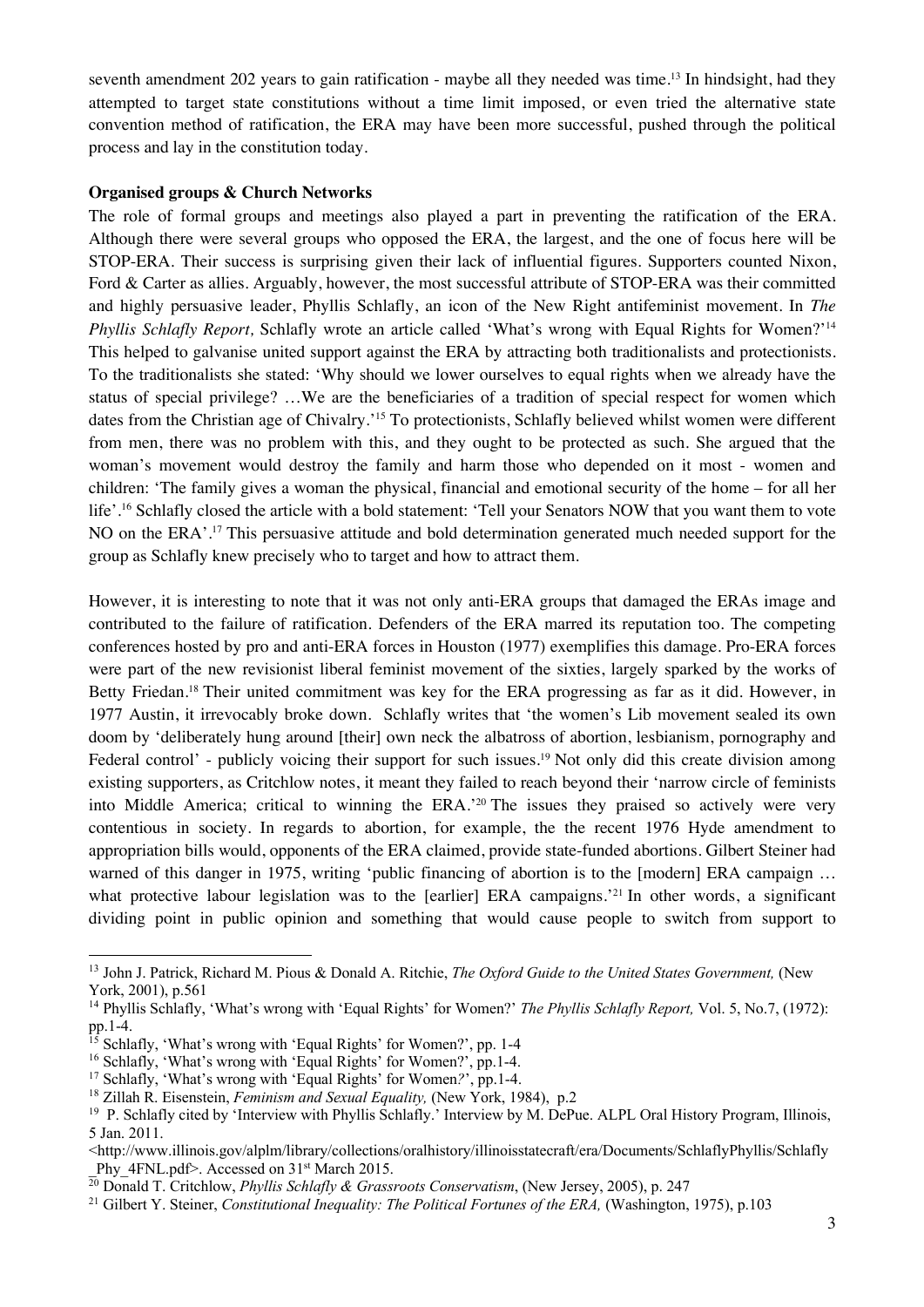opposition. It helps to provide a reasonable explanation for why, three months later, pro-ERA forces had to apply for an extension of time.

Though this is true, what many ERA historians such as Critchlow neglect to mention here, however, is that there is another reason behind such a large swing in opposition. By voicing support for abortion, lesbianism, pornography etc. the ERA was increasingly incompatible with conservative church networks. With the high levels of religion in the States, it is unsurprising that the ERA thus failed ratification. Tedin's data collected in Texas 1975, for example, found a strong connection between political behaviour and religious affiliation, and found that social and demographic factors only marginally reduced this relationship.22 This is evidenced by his survey - 49.4 per cent of pro-ERA women were affiliated to religion, whereas 100 per cent of surveyed anti-ERA activists listed some sort of religion.<sup>23</sup> Thereby suggesting religion is the most fundamental reasons for opposition to the ERA. The main issue with Tedin's data is that by only using activists he paints a radical picture opposed to a general one. However, Tedin himself notes 'given the magnitude of the coefficients reported here, we suspect that the results of this study would hold up reasonably well in other states too'.24

It is clear too that communities in some states were motivated through church networks to reject the ERA. To give an example of this, Neil Young demonstrates how the Mormon Church was responsible for the defeat of the ERA in Utah, Nevada and Idaho. With 1.3 million Mormons residing in these three states, their influence was sizeable.<sup>25</sup> Young goes on to explain the tactics used by the Mormons to ensure defeat in these states, and his arguments are very convincing. In Utah, for example, thirteen thousand Mormon women arrived at the International Women's Year Conference and 'in keeping with church directive by harassing various speakers, voting on platforms before discussion and soundly defeating every proposal.'26 This move was initiated by the Church as every ward was required to send at least ten women. In addition to this, in 1975, a day before Utah legislature's opening session, the Mormon Church published a statement against the ERA writing how men and women were made different by a Divine Creator and how the proper gender roles included the submission of women. Further, they added that the ERA was 'not only imperfect but dangerous' and 'so broad that it is inadequate, inflexible and vague and would work to the disadvantage of both men and women.<sup>'27</sup> The church reiterated that earthly activity would further your chances of reaching the highest celestial kingdom, and since the church asked for their support, followers wanted to assist this cause. In Nevada, Mormons made up a mere ten per cent of the population and so chances of them deciding the referendum being held on the ERA seemed unlikely. However, gathering in Las Vegas, where fifty per-cent of Nevada's population lived, the Mormon church spoke of the negative new world the ERA would create. <sup>28</sup> As a result, Mormons began door-to-door canvassing. On the day of the state referendum, (one of the few states to use this method), Young notes how '95 per cent of all eligible Mormons in Nevada showed up … rousing two-to-one defeat.'29

Although Young puts forward a very convincing argument, and the Mormons were undeniably influential in these areas, in ERA historiography, religion is too often equated with the failure of the ERA. It was possible for the ERA to gain ratification even with twelve states opposing it. The fact Mormons only impacted statelevel affairs therefore suggests in reality they contributed very little to the overall failure of the ERA. Also, it

<sup>22</sup> Kent L. Tedin, 'Religious preference and pro/anti activism on the ERA issue', *Pacific Sociological Review*, Vol. 21, No. 1 (1978). p.64

<sup>23</sup> Tedin, *Religious preference*, p.60

<sup>24</sup> Tedin, *Religious preference*, p.65

<sup>&</sup>lt;sup>25</sup> Neil J. Young, 'The ERA is a Moral Issue: The Mormon Church, LDS Women, and the Defeat of the Equal Rights Amendment', *American Quarterly*, Vol.59, No.3, (2007), pp. 623-641.

<sup>26</sup> Neil J. Young, *The ERA is a Moral Issue*, p. 623

<sup>27</sup> Mark E. Petersen, 'Equal Rights Amendment', *LDS Church News supplement in Desert News,* (1975). 28 Neil J. Young, *The ERA is a Moral Issue*, pp. 623-641

<sup>29</sup> Neil J. Young, *The ERA is a Moral Issue*, pp. 636 - 637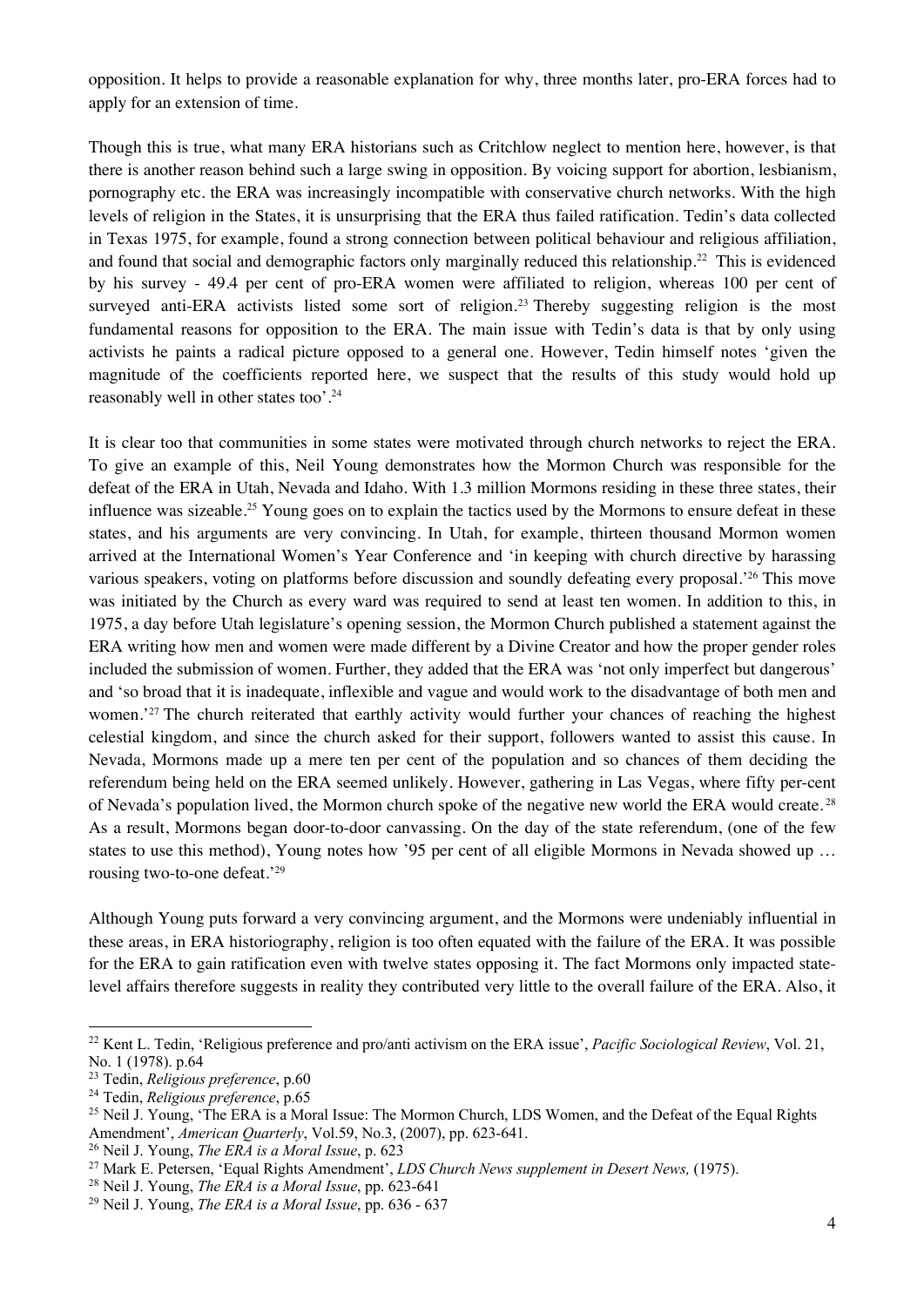is important to note that not all religious influence was negative, or supported simply because the church deemed it so. For example, Janet Allured examines the United Methodist Church in Arkansas and the influence they had on their followers' opinion of the ERA.30 The official stance was that of positive support given 'God created all men equal', yet even though national leaders advocated this in a top-down approach, the membership in Arkansas was not necessarily supportive of this view and there were few activists heavy to spread their message. In fact, it was thought to have caused a decline in membership. Allured predicts after anti-ERA Northern Arkansas Conference in 1975, they lost 1 per-cent of their members, and after the Little Rock Conference of 1981, where United Methodist Church members gathered to discuss ways to prevent states rescinding their votes of support for the ERA, a further 1.9 per cent left, equating to a 72,000 fall in membership over this period. 31 It is important too to highlight the difference between the leadership of the Mormon Church and the United Methodist Church. In the Mormon Church, the role of officials is one of spiritual leadership, the head of the Church is seen as a somewhat prophet who can even add to the bible. On the other hand, the Methodist Church is much divided in their opinions, even amongst higher members of the Church, they are seen more to manage the church than shape it.

Overall, though key events and key individuals, such as Houston and Schflay in organised groups, or Nevada and the formal leadership of the Mormon Church in religious groups were significant, this was not enough. What was key to success or failure for the ERA was not how many supporters you had, nor how much money you could raise, but how many members were active. People needed to agree your debate was important, and want to do something about it. This is where anti-ERA forces succeeded, as seen by the number of Mormon voters that turned out in Nevada for example.

### **Timing & Consensus**

Finally, the timing of the proposition, along with a lack of consensus on what it would achieve, is the final and main reason the ERA failed to gain ratification. J. Allen Smith wrote: 'It is impossible to secure amendments to the Constitution unless the sentiment in favour of change amounts almost to a revolution.'32 To supporters of the ERA, recent change in the 1960's had amounted to somewhat of a revolution. With laws such as the Civil Rights Act including a provision to prohibit employment discrimination on the basis of gender, the 1960s saw a surge in revisionist feminist thought. Groups such as the National Organisation of Women (NOW) emerged as the century progressed. With the Civil Rights Movement creating a society concerned with personal freedoms and rights, these groups found members on college campuses, middleclass suburbs and so on. By 1967, women accounted for one-third of the labour force with a median age over forty.33 By the end of the sixties, NOW were the most powerful female rights organisation and the women's liberation movement appeared to be in full swing. The ERA was the central demand of this group and it became clear the traditional role of women as mothers and wives attending to their male breadwinner counterparts was out of date. There appeared to be a need to change the definition of gender and parental roles. In 1972, convinced by the apparent transformation in ideals, Congress left behind traditionalism and protectionism to embrace these new groups, shown by the passing of the ERA in both the House and the Senate.

However, although the timing here appears perfect, given it seemingly coincides with radical change, the main problem with this timing was that although the majority of the population appeared to be in favour of the ERA, this did not reflect widespread support. Critchlow attributed this to a cause of their failure, writing 'optimistic as they were, they sometimes failed to realize that they were challenging male privileges and

<sup>30</sup> Janet Allured, 'Arkansas Baptists and Methodists and the Equal Rights Amendment*', Arkansas Historical Quarterly*, Vol. 43, No.1 (1984) pp.55-66

<sup>&</sup>lt;sup>31</sup> Janet Allured, 'Arkansas Baptists', pp.55-66<br><sup>32</sup> J. Allen Smith, *The Spirit of American Government*, (New York, 1907), p.46

<sup>&</sup>lt;sup>33</sup> Jo Freeman, 'Social Revolution and the Equal Rights Amendment', *Sociological Forum*,Vol.3, No.1, (Winter 1988), p.147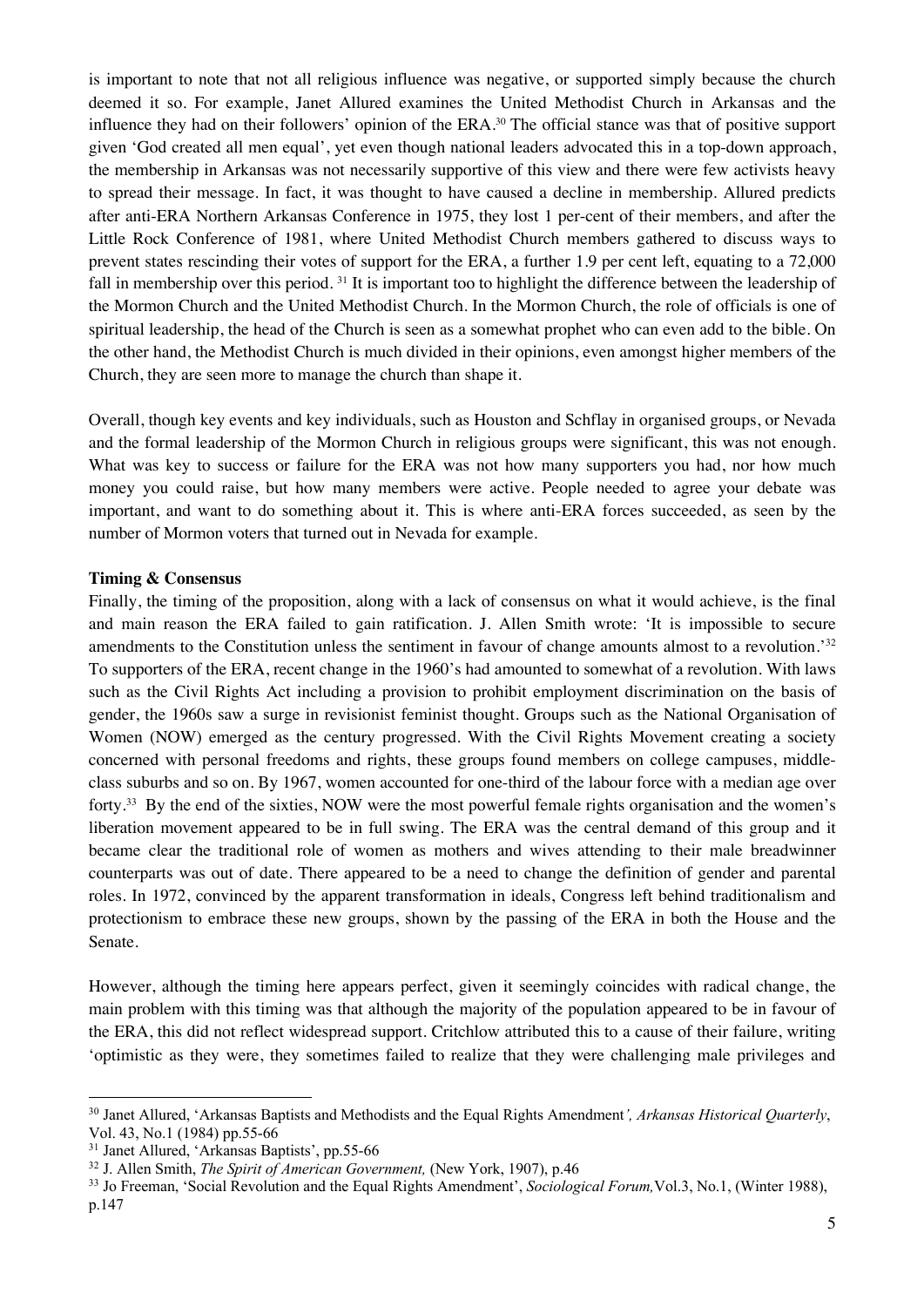gender norms built up over centuries, so some fear and anxiety was inevitable'.<sup>34</sup> The refusal of southern states to ratify the ERA demonstrates this further (see figure 1, p. 8). As Buechler rightly notes, successful ratification needs widespread consensus, cannot be overtly threatening to those affected and ought to be rooted in a sense of necessity and urgency.35

The lack of consensus can be attributed to the 'innocuous wording of the amendment', as mentioned by opposition leader Phyllis Schlafly. <sup>36</sup> The fact the ERA merely stated that 'equality of rights under the law shall not be denied or abridged by the United States or by any State on account of sex', led debate to arise over what this actually meant.<sup>37</sup> In reality, it appears there were three versions of the ERA. The first interpretation, intended by revisionist feminists, demanded total equality in society, from the draft, to abortion rights, with the intent of positively removing differences between genders. The second interpretation, however, intended by moderates and likely the interpretation initially taken by Congress, was that the ERA would re-enforce ideals already being implemented in society recently. In this interpretation, the ratification of the ERA was merely to protect policies such as the Equal Pay Act of 1962 and the Equal Employment Opportunity Act of 1972 from being reversed in the future. Finally, traditionalists and protectionists interpreted the ERA as a radical proposition that, as Schlafly puts it, 'whilst pretending to benefit women, actually took away the rights they already had.'38 Overall, equality did not involve the same rights and duties to each group. Even within these groups there were further sections.

It is because of this I feel the ERA lost huge amounts of support when it didn't necessarily need to. Advocates of the ERA did not stress enough to the opposition that laws on privacy and the need of the individual could still provide them with protection. The ERA simply meant there was no reason for gender to be taken into account. In 1977, Noel Myricks summarised legal concerns based on the speculative impact alimony, child support, child custody, property ownership, divorce and rights of consortium could have on family life. <sup>39</sup> However, as Mansbridge writes, 'both sides tended to argue from basic principles, eliminating the possibility of compromise or negotiation'.40 For example in regards to child support, opponents of the ERA thought common law presumption that a man ought to provide for a child born out of wedlock meant the women would now too have the same role. This of course scared people and contributed to the failure of the ERA as it exemplified the worst-case scenarios of what could happen. In reality, as Myricks highlights, it would not necessarily mean the female was now responsible, but instead the incomes of both parents and the needs of the child would be taken into consideration (e.g. Kaper v Kaper of 1974 in Pennsylvania under state ERA).41 The opposition also feared the ERA would encourage homosexual marriage, however, as senator Bitch Bayh, sponsor of the federal ERA said, this was not the case, and instead, the ERA meant 'if a State legislature makes a judgement that is wrong for a man to marry a man, then it must say it is wrong for a woman to marry a woman'.42 Ultimately, supporters of the ERA should have pushed the fact that where laws

<sup>37</sup> Janet K. Boles, *The Politics of the Equal Rights Amendment,* (New York, 1979), p.1

<sup>34</sup> Donald T. Critchlow, *Phyllis Schlafly & Grassroots Conservatism*, (New Jersey, 2005), p. 247

<sup>&</sup>lt;sup>35</sup> Steven M. Buechler, *Women's Movements in the United States: Woman Suffrage, Equal Rights and Beyond, (New* Brunswick, 1990), p.193

<sup>36</sup> 'The Equal Rights Amendment'*, Firing Line,* Narr: William F. Buckley Jr, Guest: Phyllis Schlafly and Ann Scott. PBS. Recorded March 30<sup>th</sup> 1973, Washington DC.

<sup>&</sup>lt;http://hoohila.stanford.edu/firingline/programView2.php?programID=575>. Accessed on 5th May 2015.

<sup>&</sup>lt;sup>38</sup> 'Phyllis Schlafly speaks on doing the impossible: Defeating the Equal Rights Amendment', Eagle Forum Education & Legal Defence Fund, (Florida, March 2007).

<sup>&</sup>lt;https://www.youtube.com/watch?v=VLMICpeZBXg&index=2&list=PLbkp5hstJGllI6B8wzWY4AFsRiXK4lhKU>. Accessed on 30<sup>th</sup> March 2015.

<sup>39</sup> Noel Myricks, 'The ERA: Its potential impact on Family Life', *The Family Coordinator,* vol. 26, No. 4, (October 1977), pp.321 - 324

<sup>40</sup> Jane Mansbridge, *Why we lost the ERA,* (Chicago, 1986), p.193

<sup>41</sup> Myricks, *ERA Family Life,* pp.321-324

<sup>42 92</sup>d Cong. 2d sess. 21st March 1972, Congressional Record 118:S4389 cited by Janet K. Boles, *The Politics of the Equal Rights Amendment: Conflict and the Decision Process,* (New York, 1979), p.35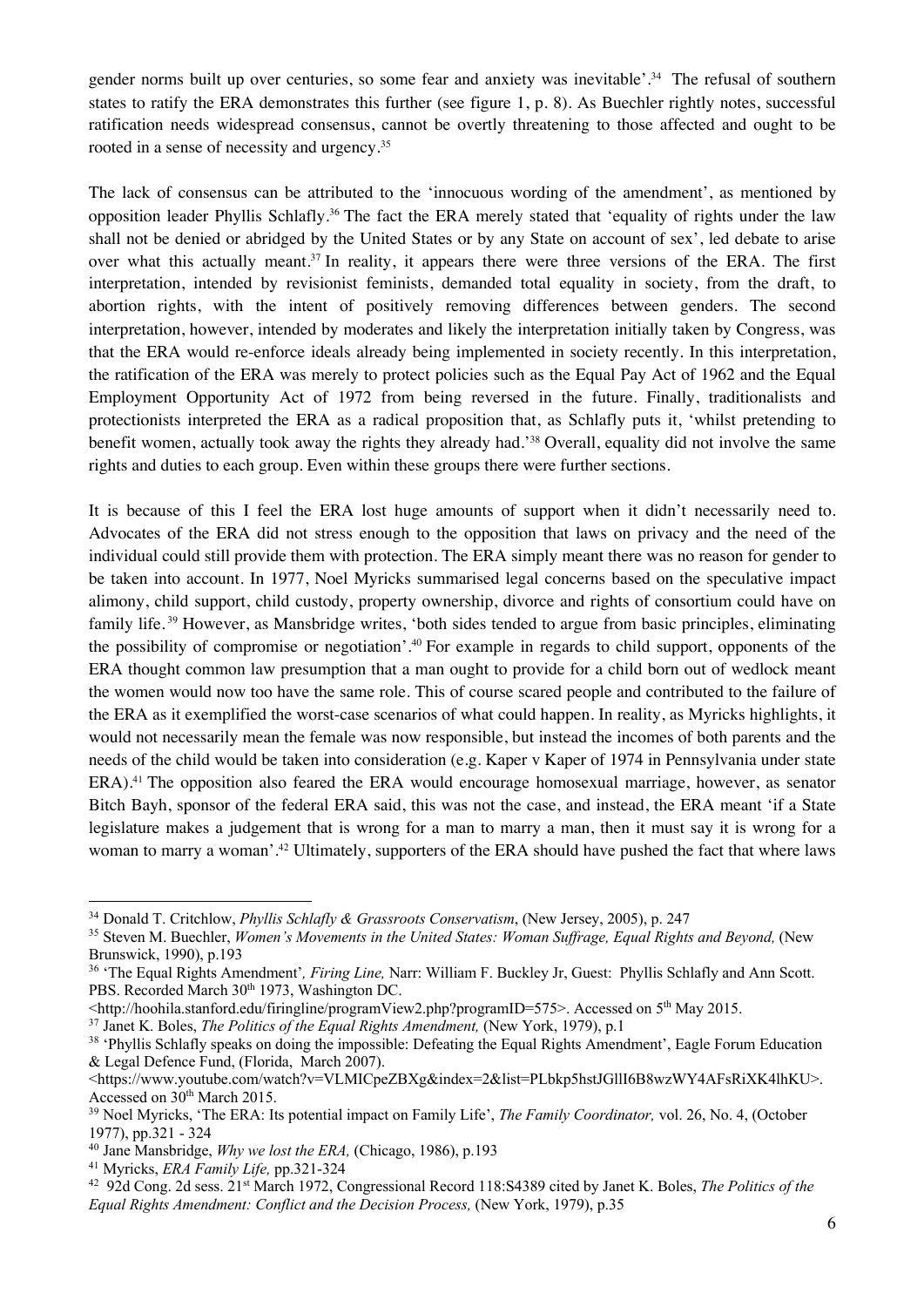conflicted with the ERA, they could either be extended to both sexes, or invalidated, it did not necessarily mean women would suffer.

Supporters of the ERA could have further eased the concerns of protectionists by highlighting that their fear of things such as joint public toilets, prisons, barracks, colleges etc. could still be maintained under right to privacy established by the fourteenth amendment.<sup>43</sup> To me, this appears to be the compromise protectionists and revisionist feminists had been searching for. Revisionist feminists would have rather seen the legislation fail than have an amendment enshrined forever in the constitution that acknowledge women as being somewhat different. However, this allowed women to be protected in some sense, not because of their stereotyped 'weak and inadequate gender', but because of the individuals right to privacy and levels of need. This could have been the difference between support and opposition for the ERA, and thus the deciding factor on whether states ratified the amendment.

It is important to note it was not simply forgetfulness or unwillingness of ERA supporters to raise these points. A lot of their attempts to push these ideas were overshadowed by Samuel Ervin, North Carolina Senator and one of the first major anti-ERA proponents. In leading arguments against the ERA, he ignored those who preached the benefits and focused on gaining support. Ervin then called to Schlafly for help, and after researching the topic, gained her support. Schalafy 'organised a counter-movement as she discovered how many white middle and working class people were feeling anxiety about changes in family life, gender and sexuality'. <sup>44</sup> Together they quickly targeted those who had not yet succumbed to revisionist feminism – the protectionists and the traditionalists. Magazines such as *Human Events,* a renowned conservative publication, used terms like 'wall to wall weirdo's' and 'loaded with lesbians' to help rally opposition and portray supporters of the ERA as lunatics of some sort.<sup>45</sup> However, if supporters of the ERA had realised the importance of consensus from the outset, they could have ensured, before opposition arose, that the ERA did not mean the end of protection. Overall, the failure of ERA supporters to fully explain the intended effects of their proposed amendment can be clearly linked to the failure of the Equal Rights Amendment given the vast level of opposition created that merely stated reasons such as unisex toilets or loss of child support as their justification for opposition.

### **Conclusion**

Sadly, the Equal Rights Amendment fell three states short of the required threshold for ratification in the United States, and the time limit in place meant frequent public debate was brought to a close and the issue was put to rest for most. Personally, I feel ERA historiography lacks sufficient hindsight as most scholars mentioned throughout wrote around the time, if not shortly after, the ERA failed. These historians therefore typically fail to grasp the wider picture, one of confusion and misunderstanding. I feel the ERA predominately failed ratification because of the differing views on what equality would entail and how this would then shape everyday affairs and legal situations. It was then constitutional difficulties, such as the aforementioned time limit, that prevented the bill from fully being understood before it was dismissed. It would be highly interesting to see how the amendment would fare today if they targeted states, removed the time limit or tried a convention.

I believe the initial success of the ERA can be attributed to the positive interpretation of it by ratifying states. The reason why remaining states failed to ratify the amendment, and why some states later rescinded their vote (though the validity of these is questionable) was the result of formalised opposition. This opposition took a short-while to mobilise their response, and only did so after the initial movement achieved some success. This was not helped by what I regard as stupidity on behalf of some ERA supporters. In isolating

<sup>43</sup> Barbara A. Brown, *Women's Rights and the Law: The Impact of the ERA on States Laws* (New York, 1977), pp.88-89 <sup>44</sup> Donald T. Critchlow & Nancy Maclean, *Debating the American Conservative Movement: 1945 to the present,* 

<sup>(</sup>Maryland, 2005*),* p.152

<sup>45</sup> Critchlow & Maclean, *American Conservative Movement,* p.160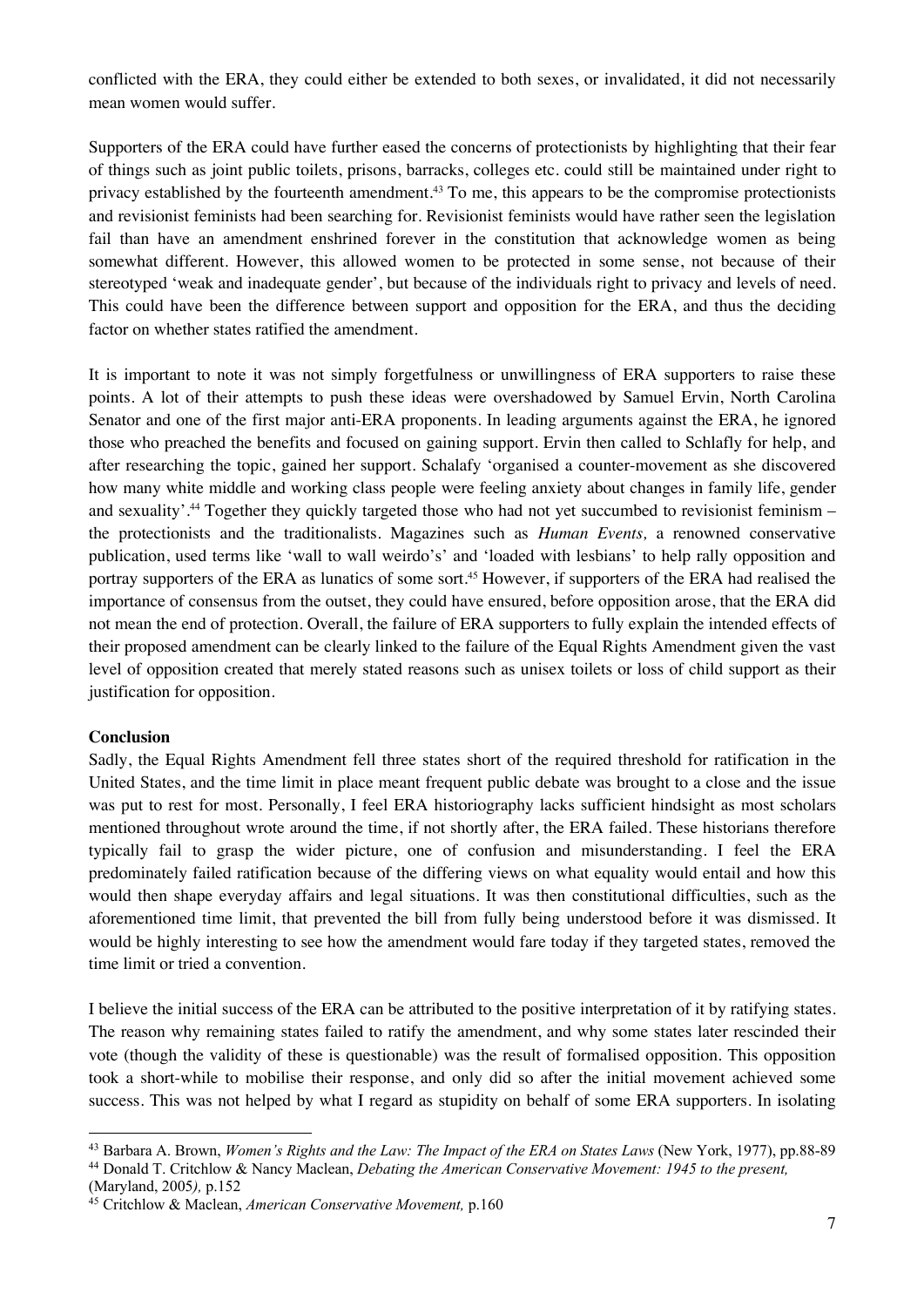the population by pushing the amendment too far, including issues such as abortion and federal control, the opposition could thus present the ERA as a radical proposition intended to interfere with religious practices and remove the legal rights of females. No state legislators wanted to appear to support the removal of rights, especially given the importance of women in elections. 46 It was better to stick with the status quo than initiate controversial change, thus preventing the super-majority required for ratification.

Overall, it is clear that although the ERA failed to gain ratification, efforts for equality were not in vain as many of the theories behind it live on. Certainly the debate over it increased understanding and awareness of gender. There is also evidence to suggest that increased use of the fourteenth amendment means gender is not so much as the forefront of law, instead, it is the equal protection clause. For example Reed v Reed (1971) extended the clause to protect females from gender discrimination.<sup>47</sup> In addition to this, as mentioned previously, many states have added laws that somewhat mirror the broad language of the ERA. Finally, and most importantly, it is vital to examine why the ERA failed as it provides a historical basis to learn from for future attempts at amendment, particularly regarding timing and consideration of differing constitutional passages. As Kyvig puts it, 'consulting historians, they are likely to discover, is not merely prudent, it is indeed very wise'.48

# **Word count: 4377**



Figure 1: N/A, 'Map showing location of states that ratified the ERA', Equal Rights Amendment Website, <http://www.equalrightsamendment.org/states.htm>. Accessed on 5<sup>th</sup> May 2015.

<sup>46</sup> Women have higher turnout rates and the increasing presence of a gender gap was of concern.  $47$  N/A, 'Reed v. Reed,  $404$  U.S. 71 (1971)', Supreme Justia,

<sup>&</sup>lt;https://supreme.justia.com/cases/federal/us/404/71/case.html>. Accessed on 5th May 2015.

<sup>48</sup> David E. Kyvig, The Historical Perspective and Constitutional History: Historical Misunderstanding and the Defeat of the ERA, *The Public Historian,* Vol. 81, No. 1 (1996) p.63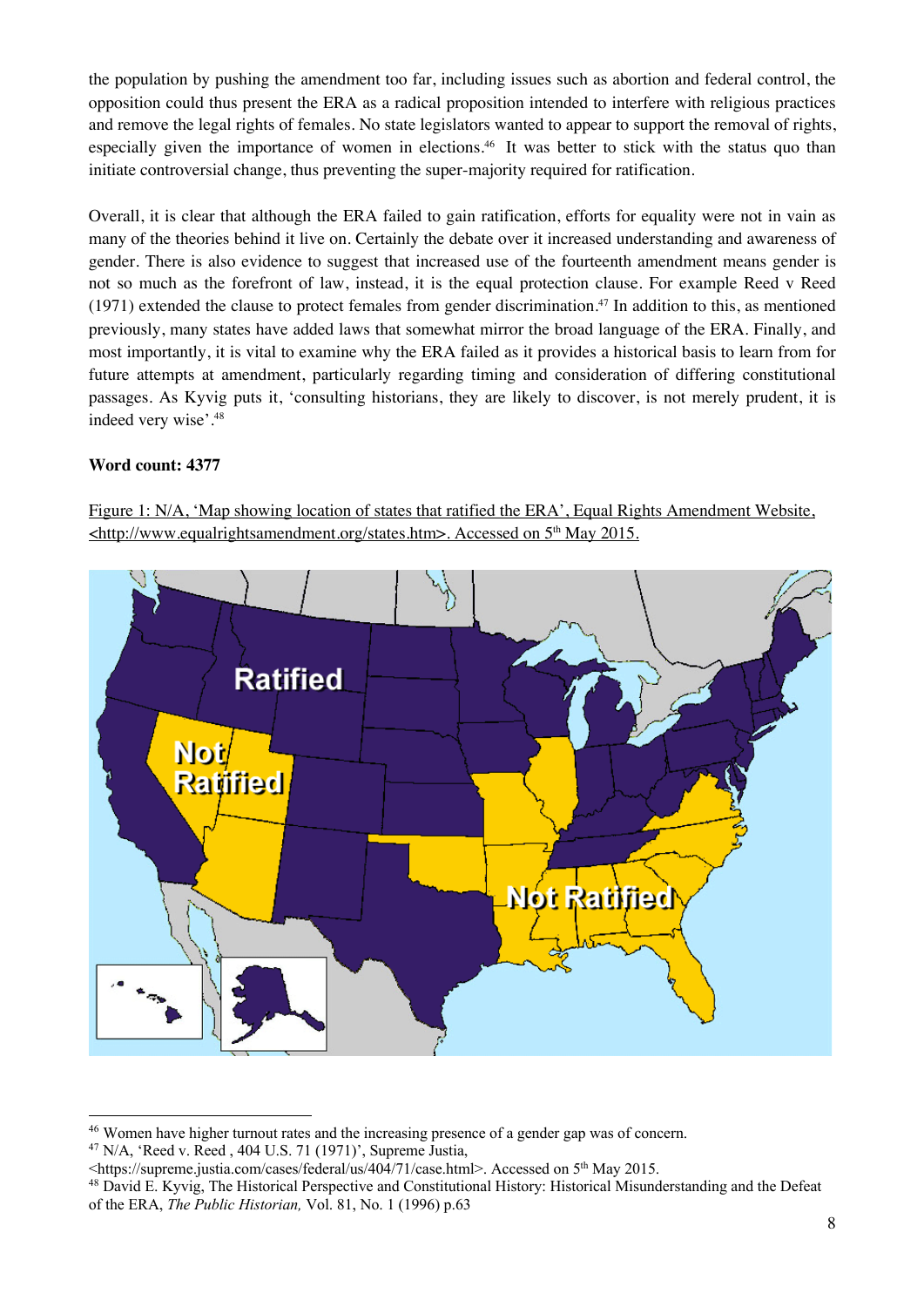## **Bibliography**

Alice Paul Institute, 'The ERA: A Brief Introduction', The Equal Rights Amendment: Unfinished Business for the Constitution, N/A. <http://www.equalrightsamendment.org/overview.htm>. Accessed on 31<sup>st</sup> March 2015.

Allured, Janet, 'Arkansas Baptists and Methodists and the Equal Rights Amendment*', Arkansas Historical Quarterly*, Vol. 43, No.1 (1984) pp.55-66

Berman, David, *State and Local Politics.* (New York, 2000).

Bokowski, Deborah & Clausen, Aage R. 'Federalism, Representation and the Amendment Process: The Case of the Equal Rights Amendment', *Annual Meeting of the Midwest Political Science Association,* (Chicago, 1979), p.15

Bolce, Louis, Maio, Gerald De & Muzzio, Douglas, 'The Equal Rights Amendment, Public Opinion & American Constitutionalism'*, Polity,* Vol. 19, No. 4 (1987), p.552.

Boles, Janet K., *The Politics of the Equal Rights Amendment,* (New York, 1979).

Brown. Barbara A., *Women's Rights and the Law: The Impact of the ERA on States Laws* (New York, 1977), pp.88-89

Buechler, Steven M., *Women's Movements in the United States: Woman Suffrage, Equal Rights and Beyond,*  (New Brunswick, 1990).

Critchlow, Donald T., *Phyllis Schlafly & Grassroots Conservatism*, (New Jersey, 2005).

Critchlow, Donald T. & Maclean, Nancy, *Debating the American Conservative Movement: 1945 to the present,* (Maryland, 2005*).*

Eisenstein, Zillah R., *Feminism and Sexual Equality,* (New York, 1984).

Freeman, Jo, 'Social Revolution and the Equal Rights Amendment', *Sociological Forum,*Vol.3, No.1, (Winter 1988),p.147

Gill, Sandra K., 'Attitudes towards the ERA: Influence of Class and Status', *Gettysburg college: sociological perspectives*, Vol. 28, No. 4, (October 1985), pp. 441-462

Held, Allison L., Herndon, Sheryl L. & Stager, Danielle M., 'The Equal Rights Amendment: Why the ERA remains legally viable and properly before the states', *William & Mary Journal of Women and the Law,* Vol. 3, No.1, (1977).

Kyvig, David E., 'The Historical Perspective and Constitutional History: Historical Misunderstanding and the Defeat of the ERA', *The Public Historian,* Vol. 81, No. 1 (1996) pp.48-50

Mansbridge, Jane, *Why we lost the ERA,* (Chicago, 1986).

Myricks, Noel, 'The ERA: Its potential impact on Family Life', *The Family Coordinator,* vol. 26, No. 4, (October 1977), pp.321 - 324